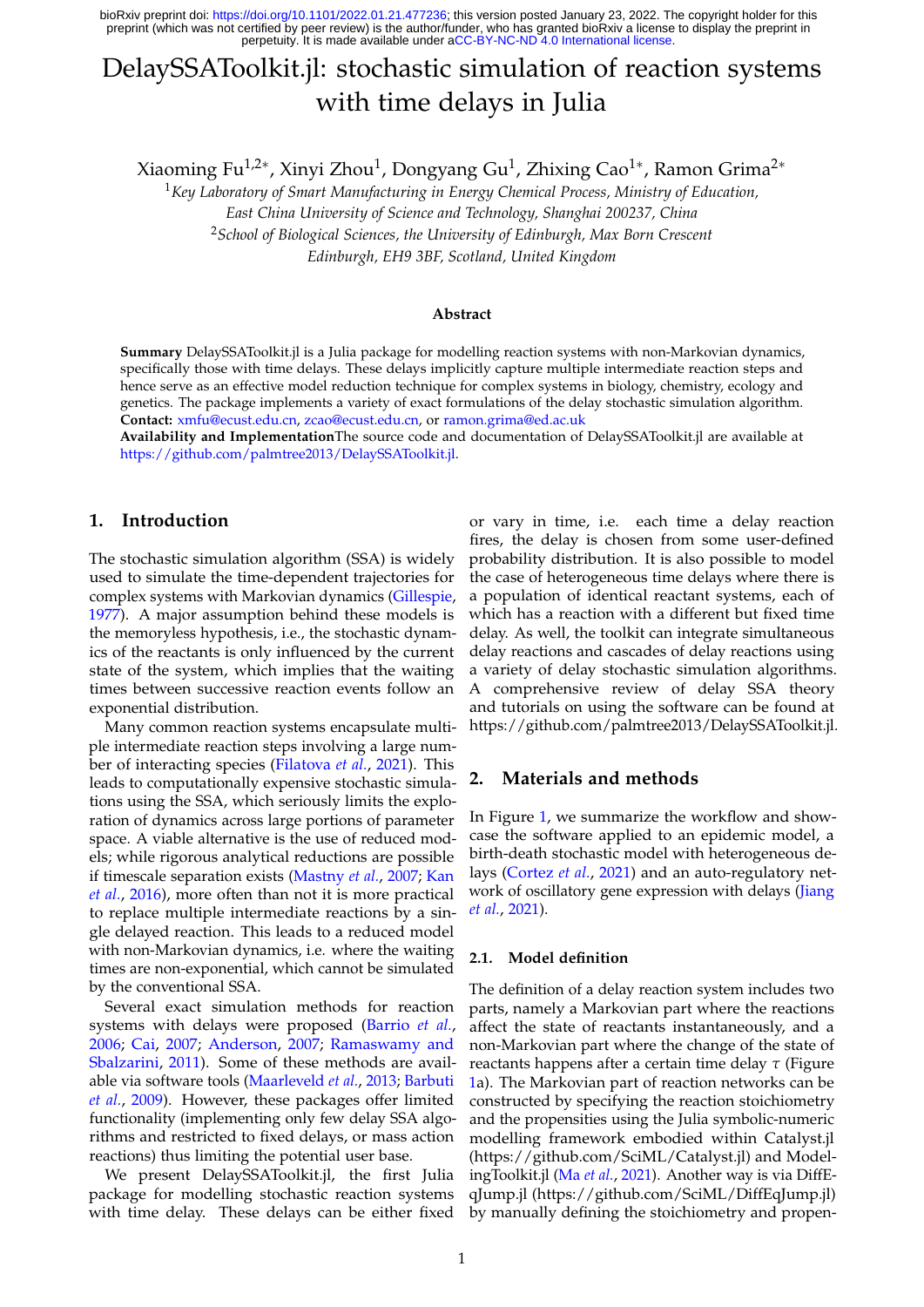perpetuity. It is made available under [aCC-BY-NC-ND 4.0 International license.](http://creativecommons.org/licenses/by-nc-nd/4.0/) preprint (which was not certified by peer review) is the author/funder, who has granted bioRxiv a license to display the preprint in bioRxiv preprint doi: [https://doi.org/10.1101/2022.01.21.477236;](https://doi.org/10.1101/2022.01.21.477236) this version posted January 23, 2022. The copyright holder for this

sity of each reaction using a lower level programming range of delay types. interface.

<span id="page-1-0"></span>

**Figure 1:** (a) The general workflow of stochastic simulation with delays in Julia using DelaySSAToolkit.jl and related packages. (b) An epidemic model with four compartments: susceptible (S), exposed (E), infected (I) and recovered (R): a susceptible contacted by an infected will firstly become an individual exposed to the disease and subsequently after a time delay *τ* becomes an infected individual which eventually recovers. The parameters are *β* = 10−<sup>4</sup> h −1 ,*r* = 10−<sup>2</sup> h −1 , *τ* = 20 h. (c) Model of a population of cells with heterogeneous properties. For each individual, the production rate of a protein *X* is drawn from a Gamma distribution, i.e.,  $A \sim \Gamma(8, 0.23)$ , the reaction is completed after a delayed time,  $\tau \sim \Gamma(7, 1)$ . The protein degradation rate *B* follows Γ(9, 625). We plot 40 simulated trajectories (each corresponding to a cell) subsampled every minute. (d) Model of an auto-regulatory negative feedback loop whereby a protein *X* is transcribed by a gene, transformed after a delay time *τ* into a mature protein *Y* which binds the promoter and represses the production of *X*. The propensities  $J_1(Y)$  and  $J_2(Y)$  can be found in [\(Jiang](#page-2-11) *et al.*, [2021\)](#page-2-11). We also plot the oscillatory time-dependent mean values of two species with  $10<sup>4</sup>$  samples.

DelaySSAToolkit.jl extends the Markovian models defined above to a delay system by specifying the causal relationships between the instant reactions and delayed reactions triggered by them. As such, DelaySSAToolkit.jl can handle a non-Markovian system containing any number of species and reactions with any type of smooth propensity functions with a wide

## **2.2. Delay SSA algorithms and solution handling**

The algorithmic implementation of DelaySSAToolkit.jl is based on SSA provided by DiffEqJump.jl and the solution handling uses DifferentialEquations.jl. It currently supports four delay stochastic simulation algorithms: delay rejection method [\(Bratsun](#page-2-13) *et al.*, [2005;](#page-2-13) [Barrio](#page-2-4) *et al.*, [2006\)](#page-2-4), delay direct method [\(Cai,](#page-2-5) [2007\)](#page-2-5), delay modified next reaction method [\(Anderson,](#page-2-6) [2007\)](#page-2-6) and delay direct method with composition and rejection [\(Slepoy](#page-2-14) *et al.*, [2008;](#page-2-14) [Mauch and Stalzer,](#page-2-15) [2011\)](#page-2-15). We note that the delay rejection and delay direct methods can offer better performance for small reaction networks, while the other two are preferable for systems with significant number of reactions. The computational efficiency of delay modified next reaction method and delay direct method with composition and rejection is improved for large-scale networks using the dependency graph and priority queue described in [\(Gibson and Bruck,](#page-2-16) [2000\)](#page-2-16). Ensemble simulation is made easy using high-performance multithreading/multiprocessing parallel computing interface implemented in DifferentialEquations.jl [\(Rack](#page-2-17)[auckas and Nie,](#page-2-17) [2017\)](#page-2-17), which also provides a number of numerical analysis and parameter estimation tools enabling even further study of the resulting delay system.

The resultant delay SSA solution can be given at user-specified time points or else at the exact event time points. The data structure of each solution is composed of three parts: the time points, the state of the reactants and the state of the delay channels at the corresponding time points. The recorded state of delay channels can be particularly useful in some cases, e.g. when modelling gene transcription, the delay reaction models the time between initiation and termination of transcription, and from the state of the delay channel one can reconstruct the positions of RNA polymerases on the gene (Fu *[et al.](#page-2-18)*, [2021\)](#page-2-18).

#### **3. Conclusion**

DelaySSAToolkit.jl provides a feature-rich and userfriendly stochastic simulation tool for reaction systems with time delays. It is applicable to reaction networks of any size containing reactions with time/statedependent propensity functions. Moreover, together with the other packages in the Julia ecosystem [\(Rack](#page-2-17)[auckas and Nie,](#page-2-17) [2017;](#page-2-17) Ma *[et al.](#page-2-12)*, [2021;](#page-2-12) [Sukys and Grima,](#page-2-19) [2021;](#page-2-19) [Roesch](#page-2-20) *et al.*, [2021\)](#page-2-20), DelaySSAToolkit.jl makes the stochastic modelling of biochemical reaction kinetics efficient and accessible for Julia newcomers and experts alike.

## **Funding**

This work was supported by National Science Foundation of China Grant 62073137 to X.F. and Z.C., and